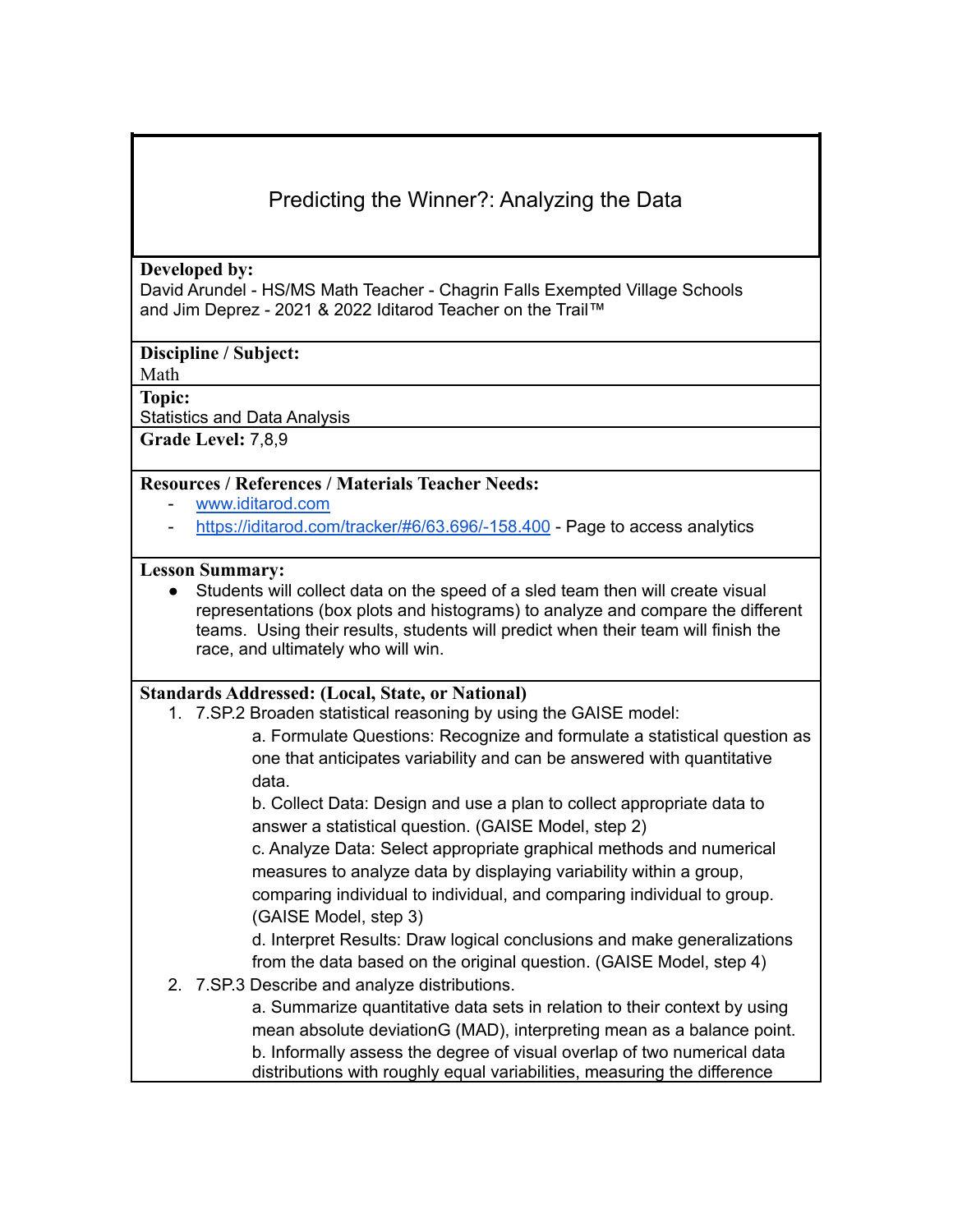| between the centers by expressing it as a multiple of a measure of<br>variability. |                                                                                                                                                                                                                                                                                                         |                                                                                                                                                                                                                                                             |  |
|------------------------------------------------------------------------------------|---------------------------------------------------------------------------------------------------------------------------------------------------------------------------------------------------------------------------------------------------------------------------------------------------------|-------------------------------------------------------------------------------------------------------------------------------------------------------------------------------------------------------------------------------------------------------------|--|
| <b>Learning objectives:</b>                                                        |                                                                                                                                                                                                                                                                                                         | <b>Assessment:</b>                                                                                                                                                                                                                                          |  |
|                                                                                    | Students will take a representative<br>sample of speeds of a sled team<br>Students will represent their data<br>on both a box plot and histogram<br>Students will analyze and compare<br>data displays of different sled<br>teams<br>Students will predict when their sled<br>team will finish the race | Check of boxplots and histograms<br>during lesson<br>Exit slip questions:<br>$\overline{\phantom{a}}$<br>Prediction of when their<br>team will finish<br>Which team(s) appears to<br>be the fastest?<br>Which team(s) appears to<br>be the most consistent? |  |
| <b>Procedural Activities</b>                                                       |                                                                                                                                                                                                                                                                                                         |                                                                                                                                                                                                                                                             |  |
| 1. To introduce the lesson, give a brief overview of the Iditarod race.            |                                                                                                                                                                                                                                                                                                         |                                                                                                                                                                                                                                                             |  |
|                                                                                    | 2. Show students the data website and discuss a sample graph of one day of the                                                                                                                                                                                                                          |                                                                                                                                                                                                                                                             |  |
|                                                                                    | race with the class. Ask students to describe the day for the sled team as a                                                                                                                                                                                                                            |                                                                                                                                                                                                                                                             |  |
|                                                                                    | Think-Pair-Share activity. Make sure to discuss what is happening when speed is                                                                                                                                                                                                                         |                                                                                                                                                                                                                                                             |  |
|                                                                                    | zero, or are increasing/decreasing.                                                                                                                                                                                                                                                                     |                                                                                                                                                                                                                                                             |  |
|                                                                                    | 3. Break students up into partners/groups and assign each grouping a sled team.                                                                                                                                                                                                                         |                                                                                                                                                                                                                                                             |  |
|                                                                                    | Each group will then complete the following:                                                                                                                                                                                                                                                            |                                                                                                                                                                                                                                                             |  |
|                                                                                    | a. Collect a sample of 20 speeds of their team                                                                                                                                                                                                                                                          |                                                                                                                                                                                                                                                             |  |
|                                                                                    | b. On their own graph paper, create a combination boxplot and histogram of                                                                                                                                                                                                                              |                                                                                                                                                                                                                                                             |  |
|                                                                                    | their data                                                                                                                                                                                                                                                                                              |                                                                                                                                                                                                                                                             |  |
|                                                                                    | c. Have their plots checked by teacher                                                                                                                                                                                                                                                                  |                                                                                                                                                                                                                                                             |  |
|                                                                                    | d. Create a poster display of their boxplot and histogram                                                                                                                                                                                                                                               |                                                                                                                                                                                                                                                             |  |
|                                                                                    | 4. When all students are finished with their posters, hang them up on the board.<br>Give students a few minutes to quietly analyze them, then lead a class<br>discussion focused on comparing and contrasting the different teams.                                                                      |                                                                                                                                                                                                                                                             |  |
|                                                                                    |                                                                                                                                                                                                                                                                                                         |                                                                                                                                                                                                                                                             |  |
|                                                                                    |                                                                                                                                                                                                                                                                                                         |                                                                                                                                                                                                                                                             |  |
|                                                                                    | 5. Have students complete the exit slip questions.                                                                                                                                                                                                                                                      |                                                                                                                                                                                                                                                             |  |
|                                                                                    | 6. Share out with the class the predictions and which team is predicted to win.                                                                                                                                                                                                                         |                                                                                                                                                                                                                                                             |  |
|                                                                                    | 7. At a future date when the actual race is completed, revisit the predictions to test<br>their accuracy.                                                                                                                                                                                               |                                                                                                                                                                                                                                                             |  |
| <b>Materials Students Need:</b>                                                    |                                                                                                                                                                                                                                                                                                         |                                                                                                                                                                                                                                                             |  |
|                                                                                    | Graph paper                                                                                                                                                                                                                                                                                             |                                                                                                                                                                                                                                                             |  |
| Poster Board graph paper                                                           |                                                                                                                                                                                                                                                                                                         |                                                                                                                                                                                                                                                             |  |
| <b>Technology Utilized to Enhance Learning:</b>                                    |                                                                                                                                                                                                                                                                                                         |                                                                                                                                                                                                                                                             |  |
| https://iditarod.com/tracker/#6/63.696/-158.400 - Page to access analytics         |                                                                                                                                                                                                                                                                                                         |                                                                                                                                                                                                                                                             |  |
|                                                                                    | If this lesson is done during the race, students can use any musher by looking at                                                                                                                                                                                                                       |                                                                                                                                                                                                                                                             |  |
|                                                                                    | their analytics on the Iditarod website https://iditarod.com/race/2022/standings/                                                                                                                                                                                                                       |                                                                                                                                                                                                                                                             |  |

## **Other Information**